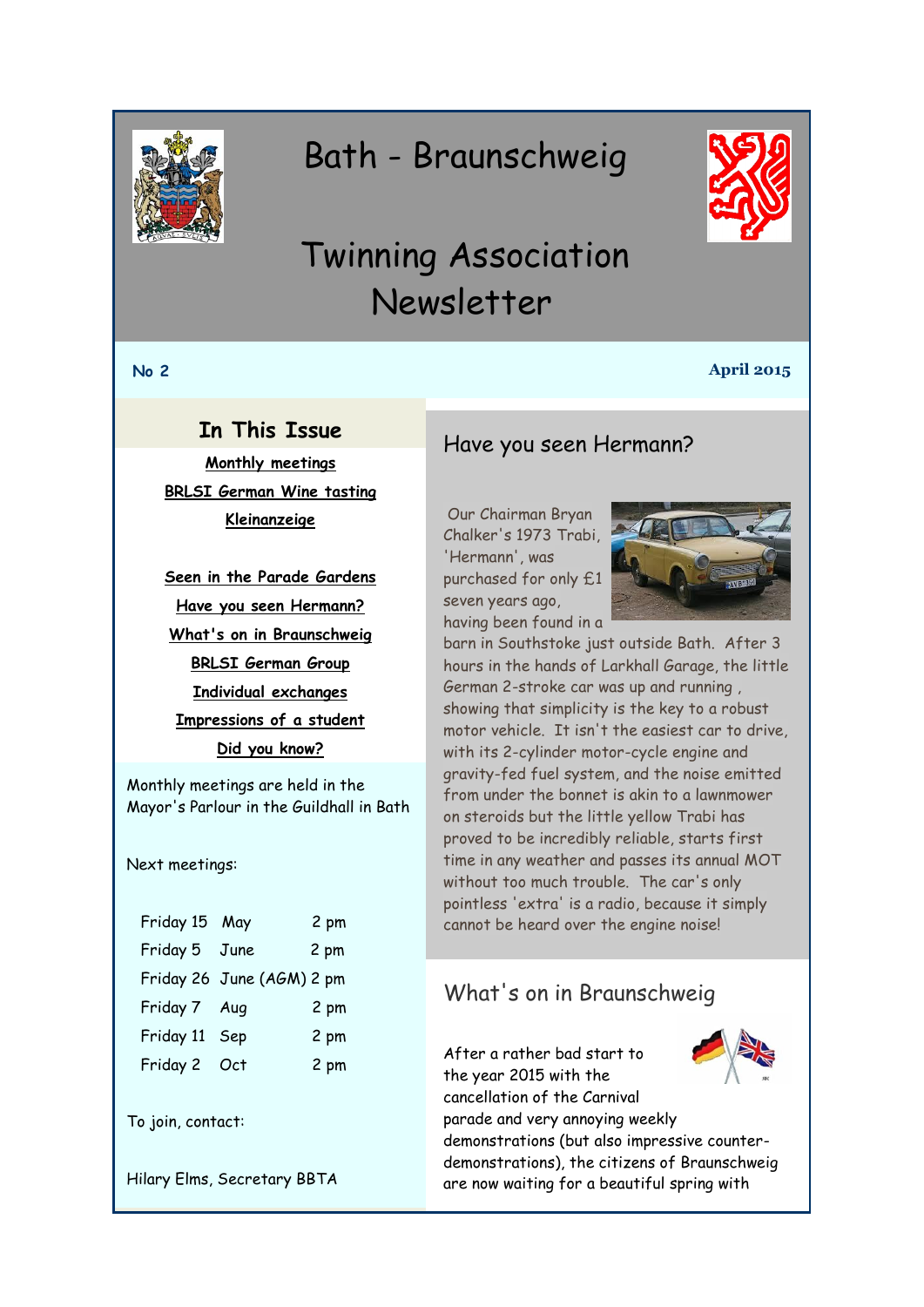<span id="page-1-0"></span>208, Old Frome Rd BATH BA2 5RH 01225 837790 [h.elms412@btinternet.com](mailto:h.elms412@btinternet.com)

#### Quick Links

[www.bath](http://www.bath-braunschweigtwinningassociation.co.uk/)[braunschweigtwinningassociation.co.uk](http://www.bath-braunschweigtwinningassociation.co.uk/)

[www.deg-bsjimdo.com](http://www.deg-bsjimdo.com/)

BRLSI German Wine Tasting

> **BATH ROYAL LITERARY & SCIENTIFIC INSTITUTION** Beyond the Black Tower Stories of **German Wine** (with tasting) **son, University**<br>of German Group TALK IN ENGLISH ay 20 February 2015 • 7.30 pr

On 20 Feb 2015 Dr Daniel Wolverson, University of Bath, gave a most entertaining talk on German Wines. At intervals during the talk we had the opportunity to taste 4 white wines - three sweet and one dry. We learned that the quality of the wine is often judged by its sweetness.

### Kleinanzeige

pleasant temperatures and lots of sunshine and fascinating events.

This weekend there is an international horse riding tournament where many famous participants are expected. On Friday 20 March everyone enjoyed the amazing solar eclipse in blue sky and the whole town had a clean-up day on Saturday to make the city shine bright and neat.

Wishing you a very Happy Easter with sunshine and many beautiful Easter eggs.

Katrin Landsmann (committee member of the DEG)

## Bath Royal Literary & Scientific Institution

German Culture and Language Group



We are a small friendly group of people who are either native speakers of German, have lived in a German-speaking country or are studying the language. Our aim is to foster an interest in the German language and in German-speaking countries. We have an annual programme between September and May, with talks by native speakers on all sorts of subjects as well as other events. We also run a Stammtisch every Wednesday throughout the year between midday and 1:00pm, in the upstairs room at Cafe Retro, 18 York Street, Bath (by Bog Island).The meetings are held at the Bath Royal Literary and Science Institution, Queen Square, Bath, and start at 7.30 pm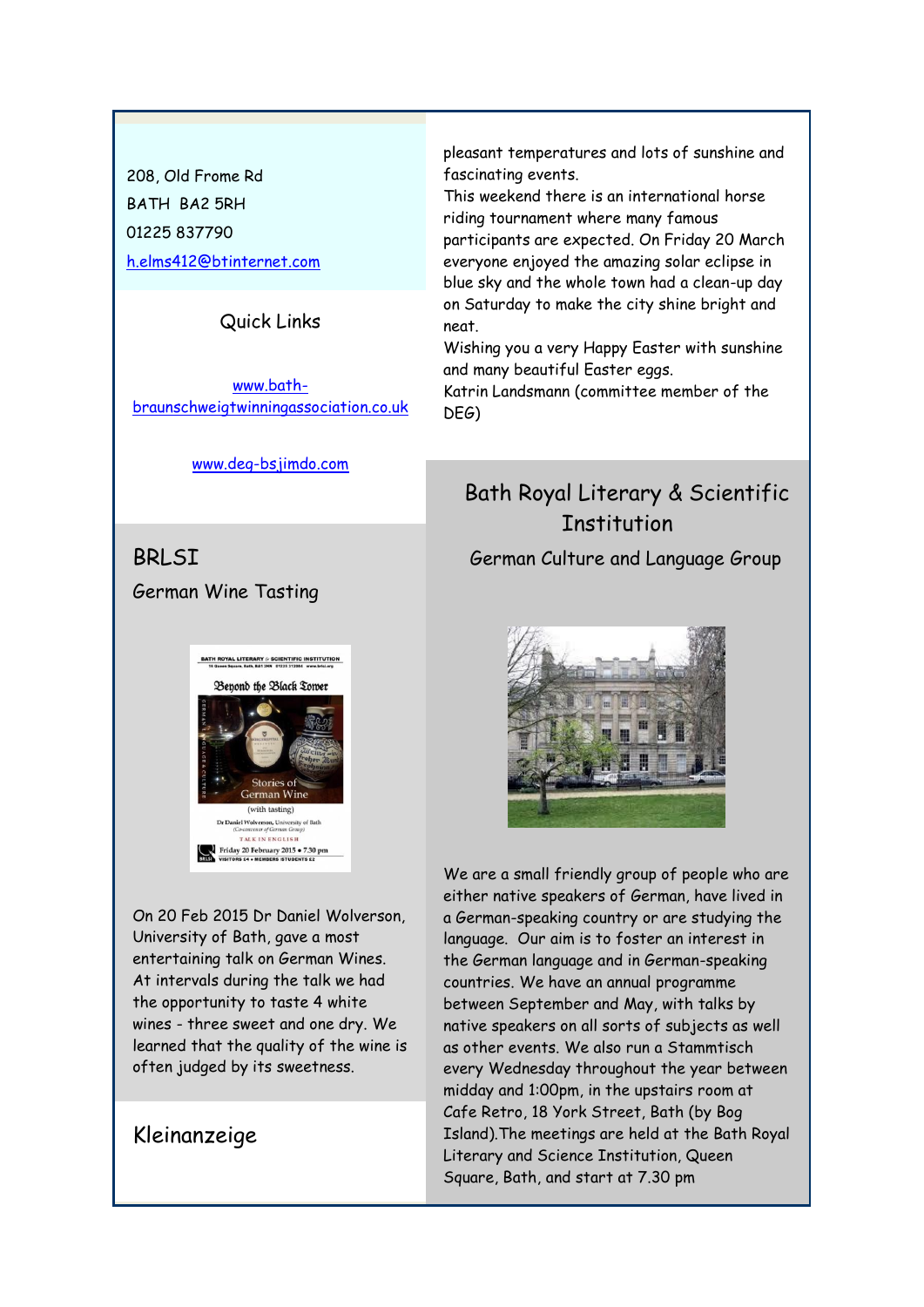<span id="page-2-0"></span>My name is Johanna Schlegel, I am 18 and from Hildesheim near Braunschweig. I would like to spend a gap year in England. I am a certified youth leader and I enjoy working in youth camps. For more information please contact Hilary Elms, Sec. BBTA (see top of page)

## City of Bath Petanque Club

The 2015 Petanque twinning challenge will take place on Friday 26 June at 6 pm. 2 teams will represent each twin for the Trophy won by Alkmaar last year. If you would like to try the game the City of Bath Petanque Club meet every Wednesday at 11 am on Queen Square and every Monday at 6 pm at Alexandra Park. If you would like to be in the Braunschweig team please contact Hilary Elms.

Don Grimes

A report from the Virtual Museum of Bath recommends that something needs to be done about the unsightly box (?electricity substation) near the Brunswick Garden in the Parade Gardens. Banksy we need your help!

## **German Exchange Visit**

On Friday, 13th March 21 German students from our twin school IGS:FF in Braunschweig arrived at Ralph Allen School. They spent 9 days hosted by our KS4 students currently studying

## <span id="page-2-1"></span>Individual Exchange visits:

are you interested in visiting Braunschweig? perhaps staying with a family in Braunschweig? and maybe inviting them to stay with you in Bath?

Contact Treve Erdmenger at the Deutsch-Englische Gesellschaft (DEG) Braunschweig (link below)

# <span id="page-2-2"></span>Impressions of a student from Braunschweig

With the fantastic support of various members of the Bath-Braunschweig Twinning Association I was able to attend St Gregory's School Sixth Form in Bath for three months, from January to March 2015.

It was an amazing experience. The school and the people were so welcoming and made me feel at home from the start. I learned so much, from haemoglobin to Henry VII and 'The Catcher in the Rye'.

Thank you so much to Mr. Friel, the Headteacher of St Gregory's and the staff, everyone from the BBTA who helped me to make my dream come true and Simon and Shirley, my fantastic host family.

I hope that students from Bath will come to Braunschweig and there will be an active exchange between our two beautiful twinned cities.

Pia Landsmann (Student)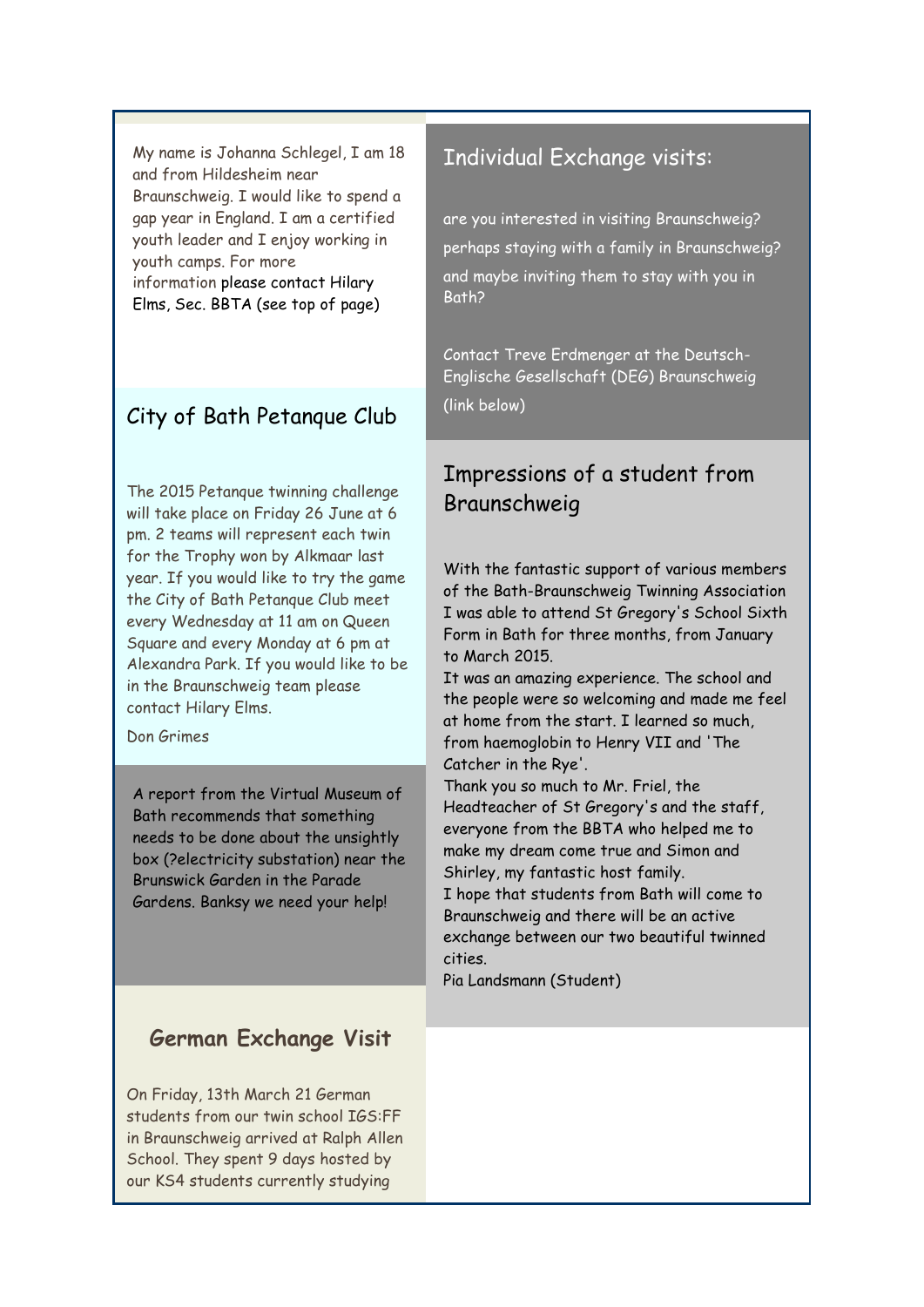<span id="page-3-0"></span>German at school. The weekend was spent with host families who kindly showed their guests the delights of the City of Bath and surrounding area. On Monday, the German students spent the day in lessons. They followed their hosts' timetabled lessons and felt very welcome in all lesson activities. On Tuesday, the German students went to explore the City of Bath together with their Ralph Allen Exchange peers. The day started with a visit to the Roman Baths. This was followed by a reception at the Mayor's Parlour where the German delegation was greeted by The Mayor of Bath, Cherry Beath. She welcomed the group and stressed the importance of this exchange in strengthening the links between the twinned cities of Bath and Braunschweig. The afternoon was spent exploring the Fashion Museum. In the evening the students went out for a

meal at Jimmy Spices. On Wednesday the German students went to Prior Park to enjoy the views of the city and to explore the gardens. On Thursday the German party went to Bristol where they visited the M Shed and Cabot Circus for some shopping. In the afternoon Mrs Godwin had arranged a High Tea which was also formally attended by Councillor Bryan Chalker and his wife as part of his role as chairman of the Bath - Braunschweig Twinning association.

On Friday the German students spent a final day here at school.

Saturday saw themtravelling as far afield as London for more sightseeing and shopping.

On Sunday we said goodbye to our guests as they left Bath for their return journey to Braunschweig. I would like to thank all parents and staff for hosting students and giving every one of them a very memorable stay here at Ralph Allen School and in Bath.



The Landsmann family - to the right - at the Civic Reception on 27 March.

#### *Did you know?*



Braunschweig - Low German *Brunswiek,* English

*Brunswick* - probably derives from 'Bruno' and 'wick' meaning place. But who was Bruno? Bruno 1st (960 to 1016) member of a family of Saxon nobles is generally considered to be the founder of Braunschweig.

**Please note Membership Subscriptions due 1 April**